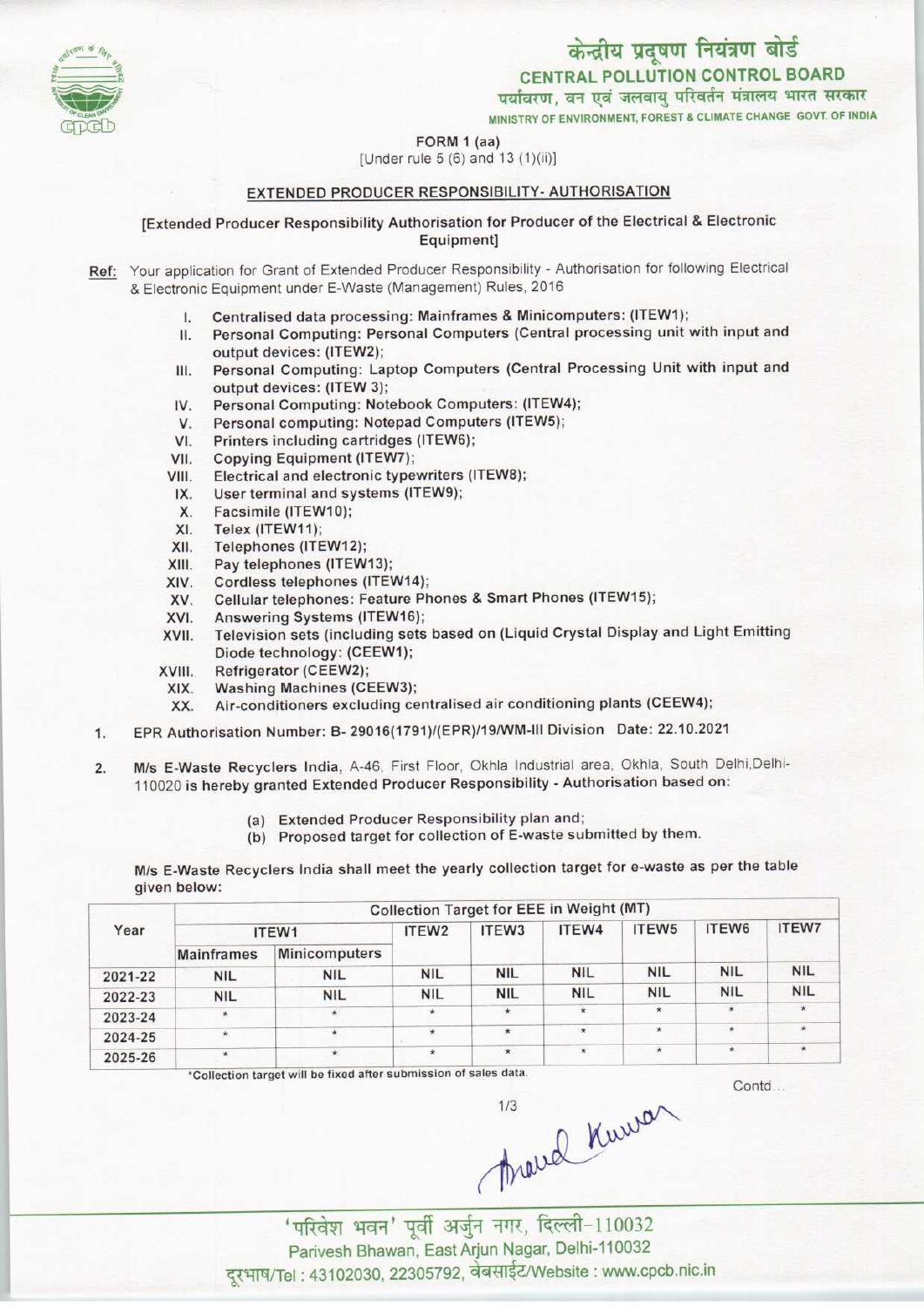

#### From pre page.....

|         |            |            |                                                                                                                                                                                                                                                                                                                                |            |            | <b>Collection Target for EEE in Weight (MT)</b> |                      |                                 |                 |         |
|---------|------------|------------|--------------------------------------------------------------------------------------------------------------------------------------------------------------------------------------------------------------------------------------------------------------------------------------------------------------------------------|------------|------------|-------------------------------------------------|----------------------|---------------------------------|-----------------|---------|
|         |            |            |                                                                                                                                                                                                                                                                                                                                |            |            |                                                 |                      | ITEW <sub>15</sub>              |                 |         |
| Year    | ITEW8      | ITEW9      | ITEW10                                                                                                                                                                                                                                                                                                                         | ITEW11     | ITEW12     | ITEW <sub>13</sub><br><b>NIL</b>                | ITEW14<br><b>NIL</b> | Feature<br>Phones<br><b>NIL</b> | Smart<br>Phones |         |
|         |            |            |                                                                                                                                                                                                                                                                                                                                |            |            |                                                 |                      |                                 | <b>NIL</b>      |         |
| 2021-22 | <b>NIL</b> | <b>NIL</b> | <b>NIL</b>                                                                                                                                                                                                                                                                                                                     | <b>NIL</b> | <b>NIL</b> |                                                 |                      | <b>NIL</b>                      | <b>NIL</b>      |         |
|         |            |            | <b>NIL</b>                                                                                                                                                                                                                                                                                                                     | <b>NIL</b> | <b>NIL</b> | <b>NIL</b>                                      | <b>NIL</b>           |                                 |                 |         |
| 2022-23 | <b>NIL</b> | <b>NIL</b> |                                                                                                                                                                                                                                                                                                                                |            | $\star$    |                                                 | $\star$              | $\star$                         | $\star$         |         |
| 2023-24 | $\star$    | $\star$    | $\star$                                                                                                                                                                                                                                                                                                                        | $\star$    |            |                                                 | $\star$              | $\star$                         | $\star$         |         |
|         |            |            | $\star$                                                                                                                                                                                                                                                                                                                        | $\star$    | $\star$    | $\star$                                         |                      |                                 |                 |         |
| 2024-25 |            | $\star$    | $\star$                                                                                                                                                                                                                                                                                                                        |            |            |                                                 | $\star$              | $\star$                         | $\star$         | $\star$ |
| 2025-26 | $\star$    | $\star$    | $\star$<br>$\frac{1}{2}$ $\frac{1}{2}$ $\frac{1}{2}$ $\frac{1}{2}$ $\frac{1}{2}$ $\frac{1}{2}$ $\frac{1}{2}$ $\frac{1}{2}$ $\frac{1}{2}$ $\frac{1}{2}$ $\frac{1}{2}$ $\frac{1}{2}$ $\frac{1}{2}$ $\frac{1}{2}$ $\frac{1}{2}$ $\frac{1}{2}$ $\frac{1}{2}$ $\frac{1}{2}$ $\frac{1}{2}$ $\frac{1}{2}$ $\frac{1}{2}$ $\frac{1}{2}$ | $\star$    | $\star$    |                                                 |                      |                                 |                 |         |

submission of sales dat be fixed aft <sup>&</sup>gt; n target wil

|         |            |                                        |            | <b>Collection Target for EEE in Weight (MT)</b> |            |
|---------|------------|----------------------------------------|------------|-------------------------------------------------|------------|
| Year    | ITEW16     | CEEW <sub>2</sub><br>CEEW <sub>1</sub> |            | CEEW <sub>3</sub>                               | CEEW4      |
|         |            | <b>NIL</b>                             | <b>NIL</b> | <b>NIL</b>                                      | <b>NIL</b> |
| 2021-22 | <b>NIL</b> |                                        | <b>NIL</b> | <b>NIL</b>                                      | <b>NIL</b> |
| 2022-23 | <b>NIL</b> | <b>NIL</b>                             | $\star$    |                                                 | $\star$    |
| 2023-24 | 水          |                                        |            | $\star$                                         | $\star$    |
| 2024-25 |            | $\frac{1}{2}$                          |            | $\star$                                         | $\star$    |
| 2025-26 | $\star$    |                                        |            |                                                 |            |

## The Authorisation shall be valid for a period of five (5) years from date of issue with following  $3.$ conditions:

- i. You shall strictly follow the approved Extended Producer Responsibility plan, a copy of which is enclosed herewith as Enclosure-I;
- if the collection collection centres are set up or designated as per You shall ensure that collection mechanism or collection Gentres are set up or doorganization. the details given in the Extended Producer Responsibility plan and that shall be completed<br>before the proposed dates if any in the EPR Plan (list of collection Centres and the toll free
- numbers for reverse logistics enclosed); numbers for reverse logistics enclosed);<br>numbers for reverse logistics enclosed);<br>numbers for reverse logistics enclosed); You shall ensure that all the collected e-waste is channelized to recycle the twan, Mathura, U. P. Recycler India E-50, UPSIDC Industrial Area, 98 KM Stone, NH2, Kosi Kotwan, Mathura, U. P.<br>281403 and records shall be maintained at recycler/dismantler and your end;
- 
- iv. You shall maintain records, in Form-2 of these Rules, of e-waste and make such records available for scrutiny by Central Pollution Control Board;
- available for scrutiny by Central Pollution Control Board;<br>- 3 to the Central Pollution Control Board on or before 30th day of June following the financial year to which that returns relates.
- vi. General Terms & Conditions of the Authorisation:
	- a. The authorisation shall comply with provisions of the Environment (Protection) Act, 1986
	- and the E-waste (Management) Rules,2016 made there under; b. The authorisation or its renewal shall be produced for inspection at the request of an officer
- authorised by the Central Pollution Control Board; E. The admonstration Central Pollution Control Board;<br>authorised by the Central Pollution Control Board; Any change in the approved Extended Producer Responsions, plant to communicated by tails given in the Extended Producer Responsibility planting the term opposed datas if any in the EPR Plan (list of collection C<br>the proposed dates if any in the EPR Plan (list of collection C<br>are for reverse logistics enc nt (Protection) Act, 1986<br>t the request of an officer<br>an should be informed to<br>shall be communicated by<br>Contd...

2/3<br>fravel knower